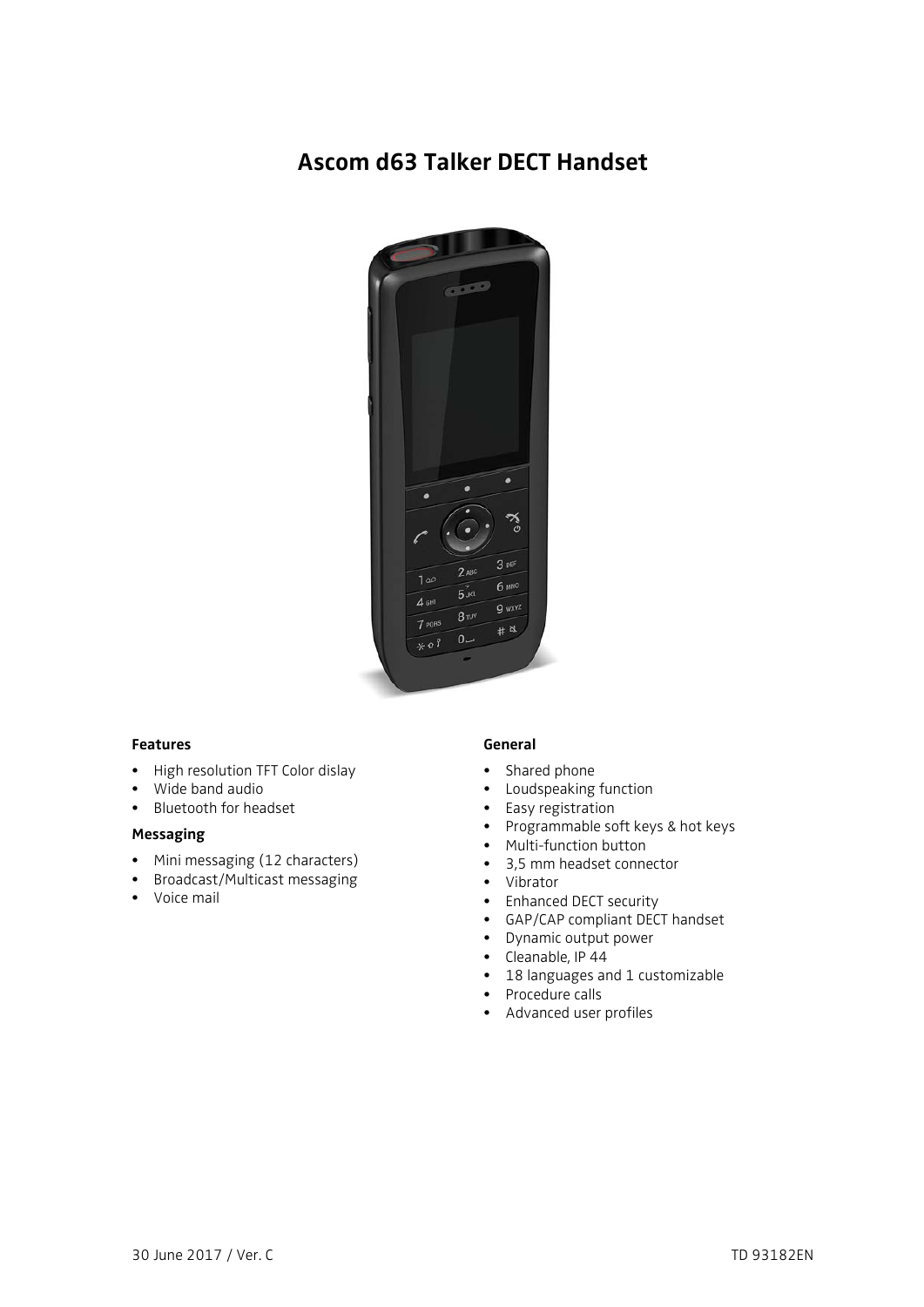# **Technical Specifications**

## **Overview**

| Dimensions ( $1 \times w \times d$ ): | 137 x 52 x 21 mm (excl. clip) (5.4 x 2 x 0.8 in)                                                                      |
|---------------------------------------|-----------------------------------------------------------------------------------------------------------------------|
| Weight:                               | 135 g (excl. clip) (4.8 oz)                                                                                           |
| Material:                             | Case: PC, Key pad: coated vulcanized silicone, Clip: PA                                                               |
| Color:                                | Black                                                                                                                 |
| Display ( $w \times h$ ):             | $31 \times 41$ mm (2.0 in), TFT display                                                                               |
|                                       | Multiple colors with high resolution, 262 K individual colors.<br>$240 \times 320$ pixel LCD with white LED backlight |
| Clip:                                 | Hinge-type (standard) or swivel-type                                                                                  |
| User Interface                        |                                                                                                                       |
| Indicator:                            | Illuminated display for visual indication of incoming call, and<br>charging.                                          |
| Vibrator:                             | Incoming call/message                                                                                                 |

# **Battery and Charging**

Note: All battery times are based on optimal conditions (no roaming or handover and black display).

| Type:                                              | Li-polymer 3.7V 920 mAh                                                                                                                 |
|----------------------------------------------------|-----------------------------------------------------------------------------------------------------------------------------------------|
| Speech time:                                       | 20 h                                                                                                                                    |
| Stand-by time:                                     | 235 h                                                                                                                                   |
| Speech time with Bluetooth headset<br>connected:   | 14 h                                                                                                                                    |
| Stand-by time with Bluetooth headset<br>connected: | 140 h                                                                                                                                   |
| Charge time:                                       | $<$ 4 hours                                                                                                                             |
| Discharge/charge cycles:                           | >=80% capacity left after 400 full charge/discharge cycles.                                                                             |
| <b>Connectors</b>                                  |                                                                                                                                         |
| Multi-purpose connector:                           | With USB for fast software download, configuration and battery<br>charging.                                                             |
| Headset connector:                                 | Standard 3.5 mm                                                                                                                         |
| Audio                                              |                                                                                                                                         |
| Ring signal:                                       | Adjustable in 8 steps                                                                                                                   |
| Earpiece:                                          | Adjustable in 8 steps of 3dB each                                                                                                       |
| Maximum sound ring signal level:                   | 88 dBA @ 10 cm                                                                                                                          |
| Loudspeaker:                                       | Duplex loudspeaking function                                                                                                            |
| <b>Languages</b>                                   |                                                                                                                                         |
| Menu and message languages:                        | 18<br>(Czech, Danish, Dutch, English, Finnish, French, German, Greek,<br>Hungarian, Italian, Norwegian, Polish, Portuguese (Brazilian), |

Hungarian, Italian, Norwegian, Polish, Portuguese (Brazilian), Russian, Slovakian, Spanish, Swedish, and Turkish) + 1 downloadable.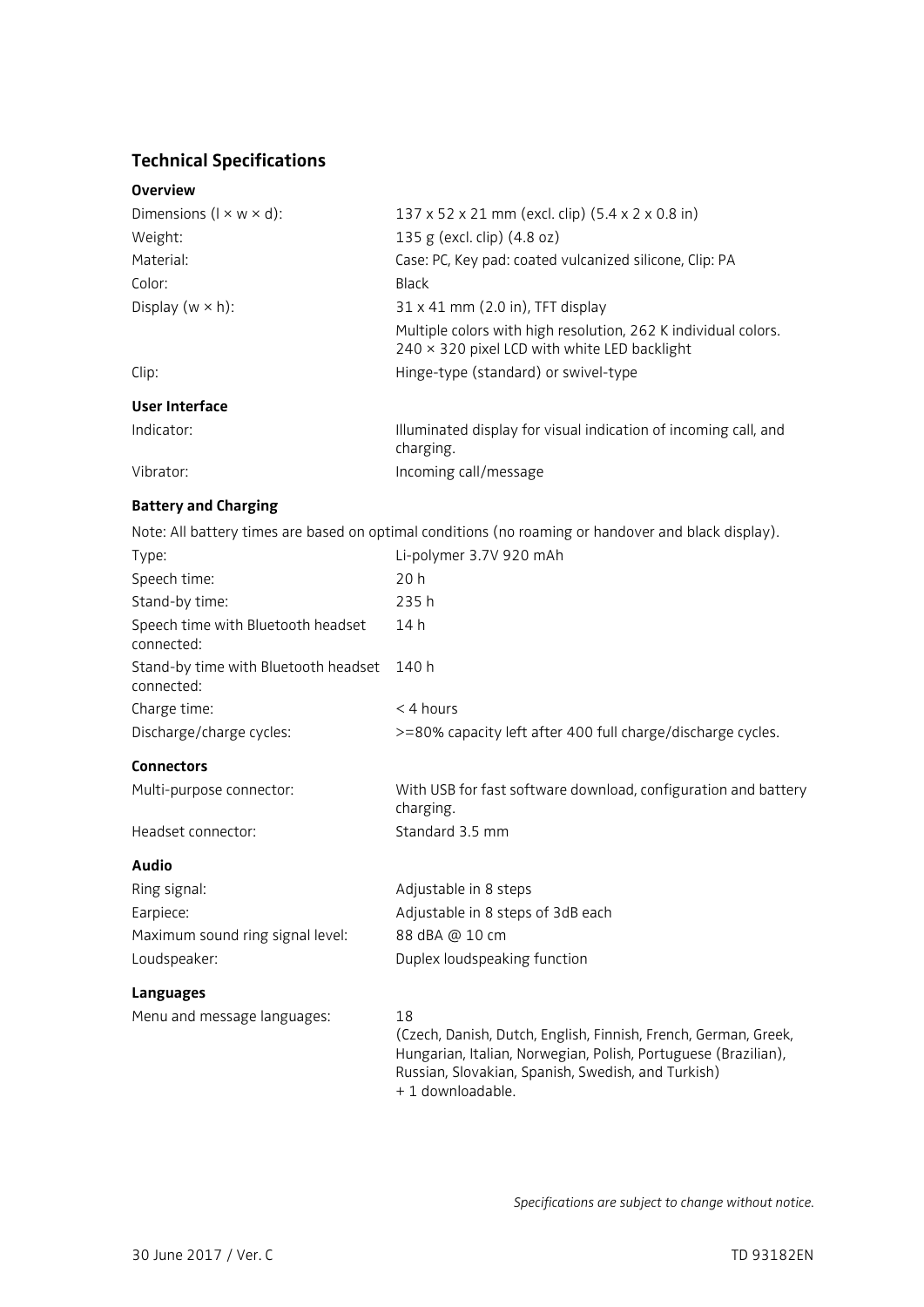### **Phonebook**

| 40 characters in a name and 20 digits in a number                                                                                                 |
|---------------------------------------------------------------------------------------------------------------------------------------------------|
|                                                                                                                                                   |
| 24 characters in a name and 24 digits in a number (1 number<br>per name).                                                                         |
| 1000                                                                                                                                              |
| - 48 character name<br>- 24 digit work number<br>- 24 digit mobile phone number<br>- 24 digit other number<br>- Selectable ring tones per contact |
| 250                                                                                                                                               |
|                                                                                                                                                   |
| 14 ring signals, illuminated display and vibrator                                                                                                 |
| Button press or auto answer                                                                                                                       |
| 25 calls (received, dialled and missed) with time stamp                                                                                           |
|                                                                                                                                                   |

#### **Mini Messaging (12 characters)**

| Maximum message length:    | 12 characters to handset |
|----------------------------|--------------------------|
| Storage capacity:          |                          |
| Message character encoding | SMS Standard<br>l atin-1 |

### **Additional features**

- High quality voice
- Centralized management
- Easy access to PBX services
- Easy replacement of handset
- Easy replaceable battery
- Mute button/Sound off key
- Programmable headset button Site survey tool

#### **Accessories**

- Leather case
- Hinge-type/Swivel-type clip
- Security cord
- Desktop Charger
- Desktop Programmer

## **Bluetooth**

#### • Programmable soft key (3)

- Local, central, and company phonebook
- Customizable menus

UTF-8

- Programmable handset restrictions
- Call list with name and number for 25 calls
- Clear call lists in charger
- 
- Charging Rack
- Separate battery pack charger
- Headset with microphone on cable
- Headset with microphone on boom

Bluetooth radio: (Radio spectrum: ISM 2.4000-2.4835 MHz)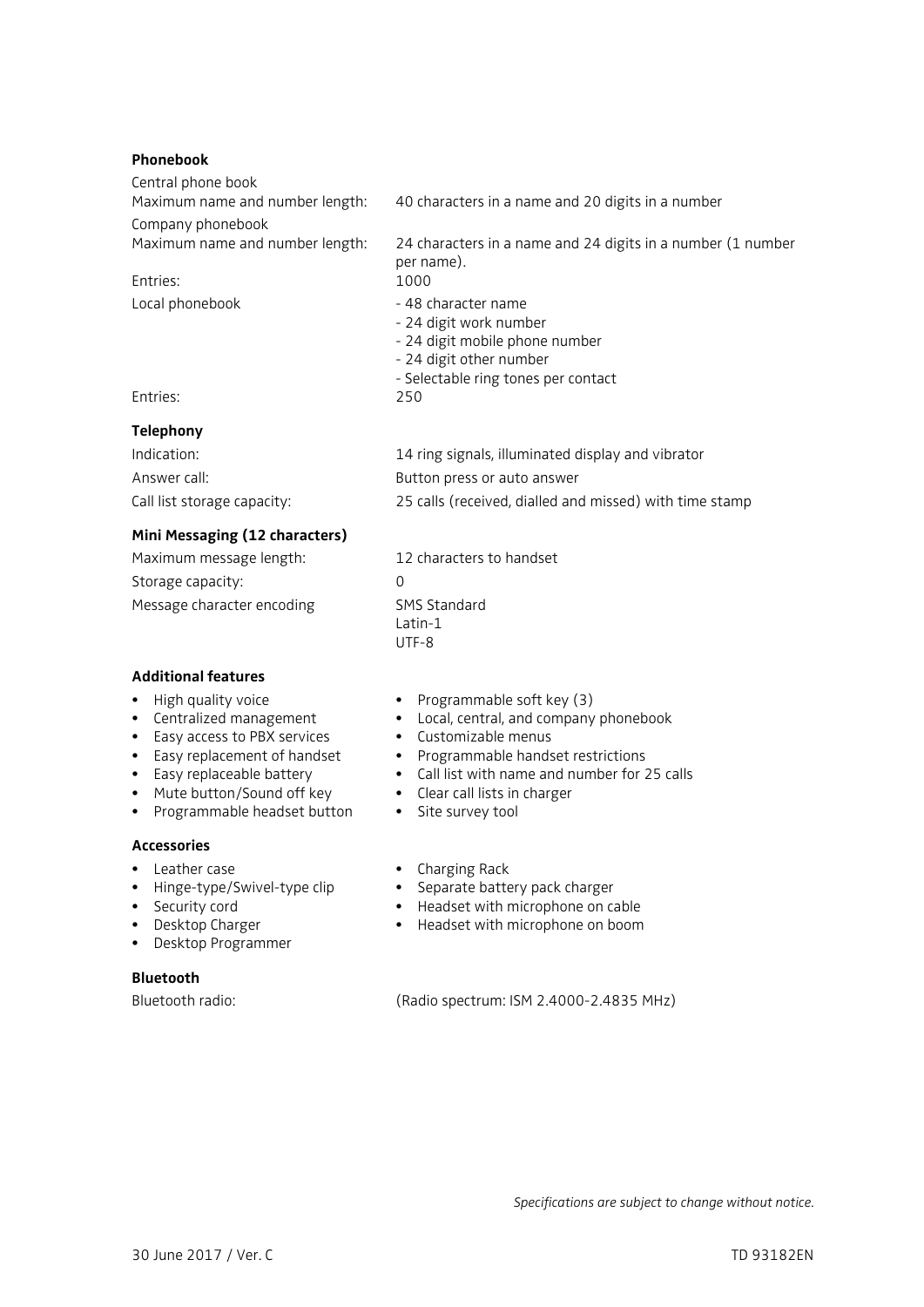#### **Bluetooth Headsets (verified)**

- Jabra EVOLVE 65
- Jabra MOTION
- Jabra STEALTH
- Jabra SUPREME
- 3M Peltor WS XP
- Plantronics BlackBeat GO 2
- Plantronics Blackwire 710

#### **Radio**

Frequency range:

| ٠ | <b>Plantronics M70</b> |
|---|------------------------|
|   |                        |

- Plantronics M90
- Plantronics Voyager Edge
- Plantronics Voyager Legend
- Voyager 5200 BT Headset EU
- B825-M Voyager Focus
- Explorer 500 Bluetooth Headset Black

Automatic DECT protocol detection: Automatic detection and configuration for US DECT and EU DECT at first registration.

| TICQUETICY TUITSC.                                  |                                                                             |
|-----------------------------------------------------|-----------------------------------------------------------------------------|
| $\bullet$ EU:                                       | 1880-1900 MHz                                                               |
| $\bullet$ US:                                       | 1920-1930 MHz                                                               |
| $\bullet$ $\upharpoonright$ A:                      | 1910-1930 MHz                                                               |
| $\bullet$ BR:                                       | 1910-1920 MHz                                                               |
| $\bullet$ $\phantom{a}$ $\phantom{a}$ $\phantom{a}$ | 1900-1920 MHz                                                               |
| Modulation:                                         | GFSK                                                                        |
| Channel spacing:                                    | 1.728 MHz                                                                   |
| Antenna:                                            | Integral                                                                    |
| Sensitivity:                                        | $-93$ dBm                                                                   |
| Dynamic output power:                               | EU/LA/BR: 10 mW (maximum average power)<br>US: 4 mW (maximum average power) |

## **Environmental**

| Operating temperature:              | 0°C to +40°C (32°to 104°F)                                                                                                        |
|-------------------------------------|-----------------------------------------------------------------------------------------------------------------------------------|
| Storage temperature: <sup>1</sup>   | $-20^{\circ}$ C to $+60^{\circ}$ C ( $-4^{\circ}$ to $140^{\circ}$ F)                                                             |
| Immunity to electromagnetic fields: | 3V/m EN61000-4-3                                                                                                                  |
| Immunity to ESD:                    | 4 kV contact discharge and 8 kV air discharge<br>$(EN61000-4-2)$                                                                  |
| Enclosure protection:               | IP44, IEC EN60529                                                                                                                 |
| Free fall test:                     | IEC 60068-2-32, procedure 1, dropped 12 times from 1 metre.<br>IEC 60068-2-32, procedure 2, dropped 1000 times from 0.5<br>metre. |

1. Note that storing Li-polymer batteries at high temperature dramatically reduces its capacity. See Battery Storage and Maintenance Guidelines at:

http://www.ascom.com/ws/en/battery\_storage\_and\_maintenance\_guidelines.pdf

### **Compliance to European regulations and standards**

| EU directives:                  | 1999/5/EC (R&TTE), 2009/125/EC (Eco Design), 2002/96/EC<br>(WEEE), 94/62/EC Packaging and packaging waste), 2006/66/<br>EC (Battery Directive), Regulation1907/2006 (REACH) and<br>2011/65/EU (RoHS) |
|---------------------------------|------------------------------------------------------------------------------------------------------------------------------------------------------------------------------------------------------|
| Product marking:                | $C \in \overline{X}$ $\bullet$ BT QD: 81378                                                                                                                                                          |
| Radio:                          | EN 301 406, TBR22                                                                                                                                                                                    |
| Bluetooth:                      | EN 300 328, EN 301489-17                                                                                                                                                                             |
| SAR (Specific Absorption Rate): | EN50360 and EN50556, TBD W/kg (10 gram)                                                                                                                                                              |
| Safety:                         | EN60950-1                                                                                                                                                                                            |
| EMC:                            | EN301489-6, EN 301 489-1                                                                                                                                                                             |

*Specifications are subject to change without notice.*